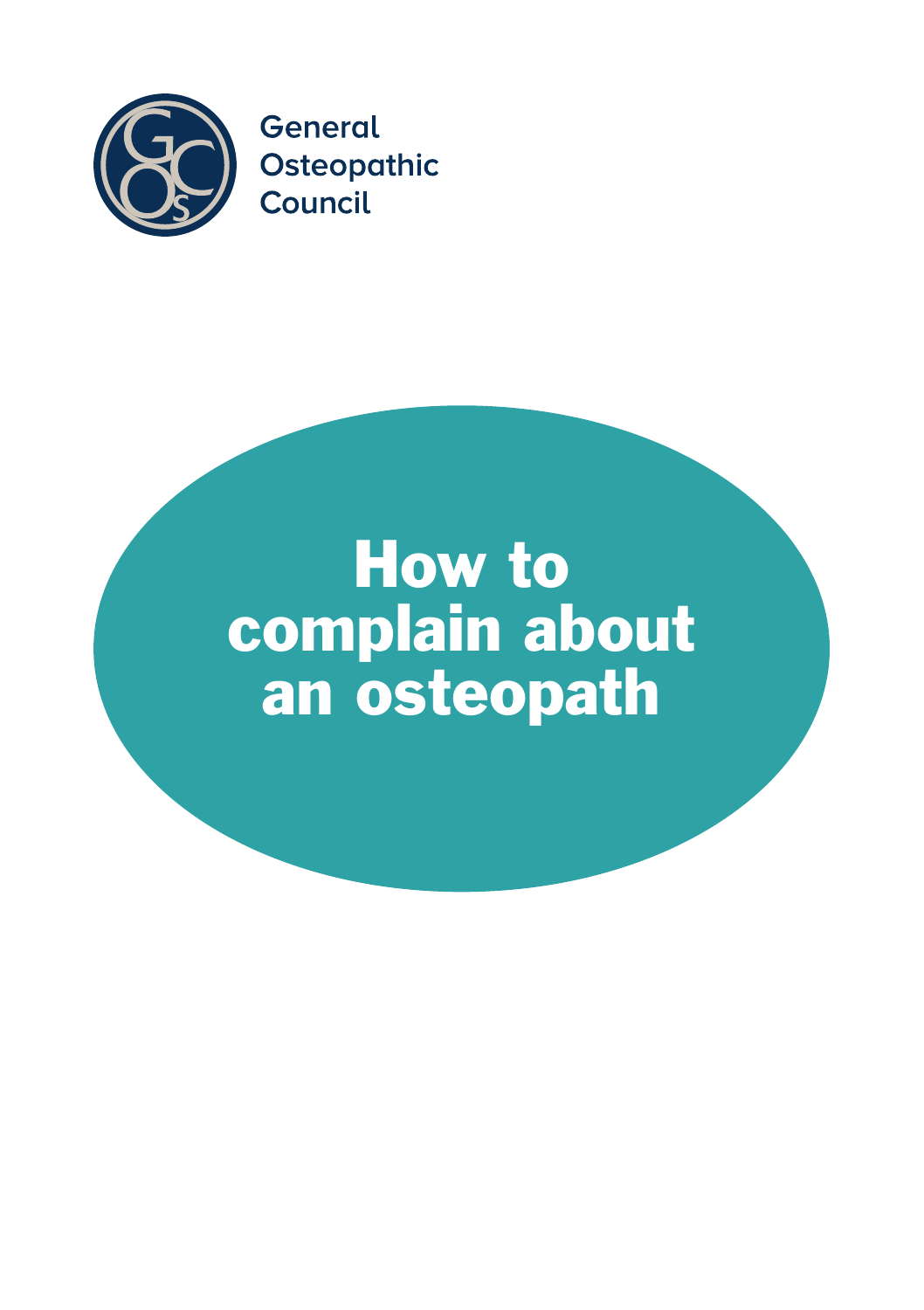## THE WORK OF THE GENERAL OSTEOPATHIC COUNCIL

The General Osteopathic Council (GOsC) has a statutory duty to develop and regulate the osteopathy profession in the UK in order to ensure public protection.

The GOsC is responsible for:

- assuring the quality of osteopathic education and training
- • registering qualified professionals on an annual basis and ensuring their continuing fitness to practise
- setting and promoting high standards of osteopathic practice and conduct
- helping patients with complaints or concerns about osteopaths and, where necessary, dealing with those complaints through fitness to practise procedures.

## THE STATUTORY REGISTER OF OSTEOPATHS

The GOsC maintains the Register of those permitted to practise osteopathy. You can obtain up- to-date details of an osteopath's registration or a list of osteopaths practising in a particular area by phoning us on 020 7357 6655 or by looking at the Register on our website [www.osteopathy.org.uk](http://www.osteopathy.org.uk/).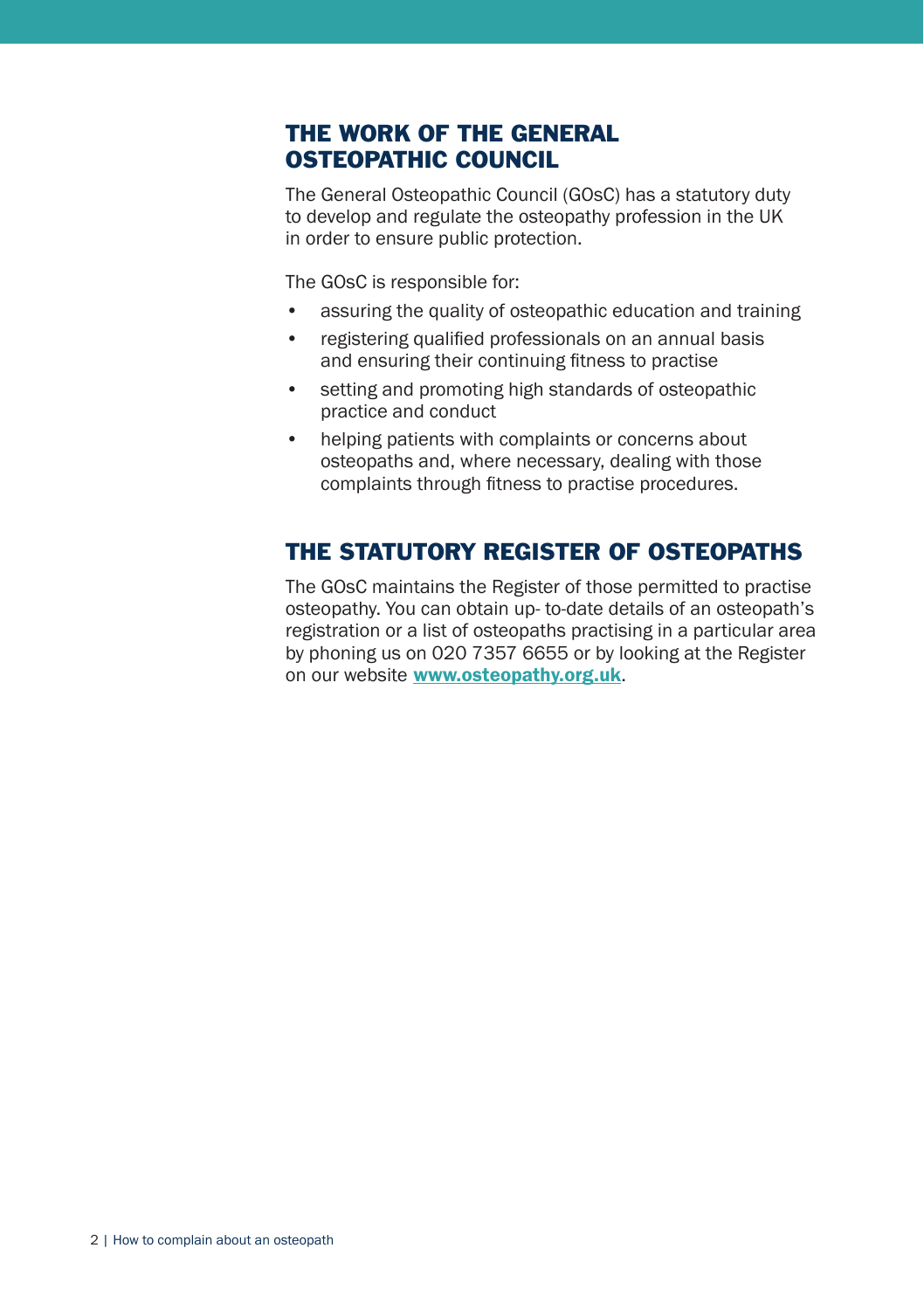#### FITNESS TO PRACTISE

We have legal powers to consider cases where it is alleged that an osteopath:

- a. has been guilty of unacceptable conduct;
- b. has been guilty of professional incompetence;
- c. has been convicted of a criminal offence;
- d. is unable to practise properly as an osteopath because of his/her physical or mental condition.

## WHAT CAN I DO IF I HAVE A PROBLEM WITH MY OSTEOPATH?

If you believe your complaint is to do with the sort of service you received from the practice, or the behaviour of the osteopath, then try to contact them directly and talk it through. The majority of problems are caused by misunderstandings and can easily be resolved locally.

If you are still not satisfied, or the complaint is more serious, you should contact our Fitness to Practise department, as the GOsC may have the power to deal with it. We shall, in any case, be able to advise you on the most appropriate course of action.

## MAKING A COMPLAINT

You can telephone us to discuss your complaint. If you decide to lodge a formal complaint with us, we will ask you to provide as much information as you can about your allegations. We need this in writing, so we may ask you to fill in a form to help us.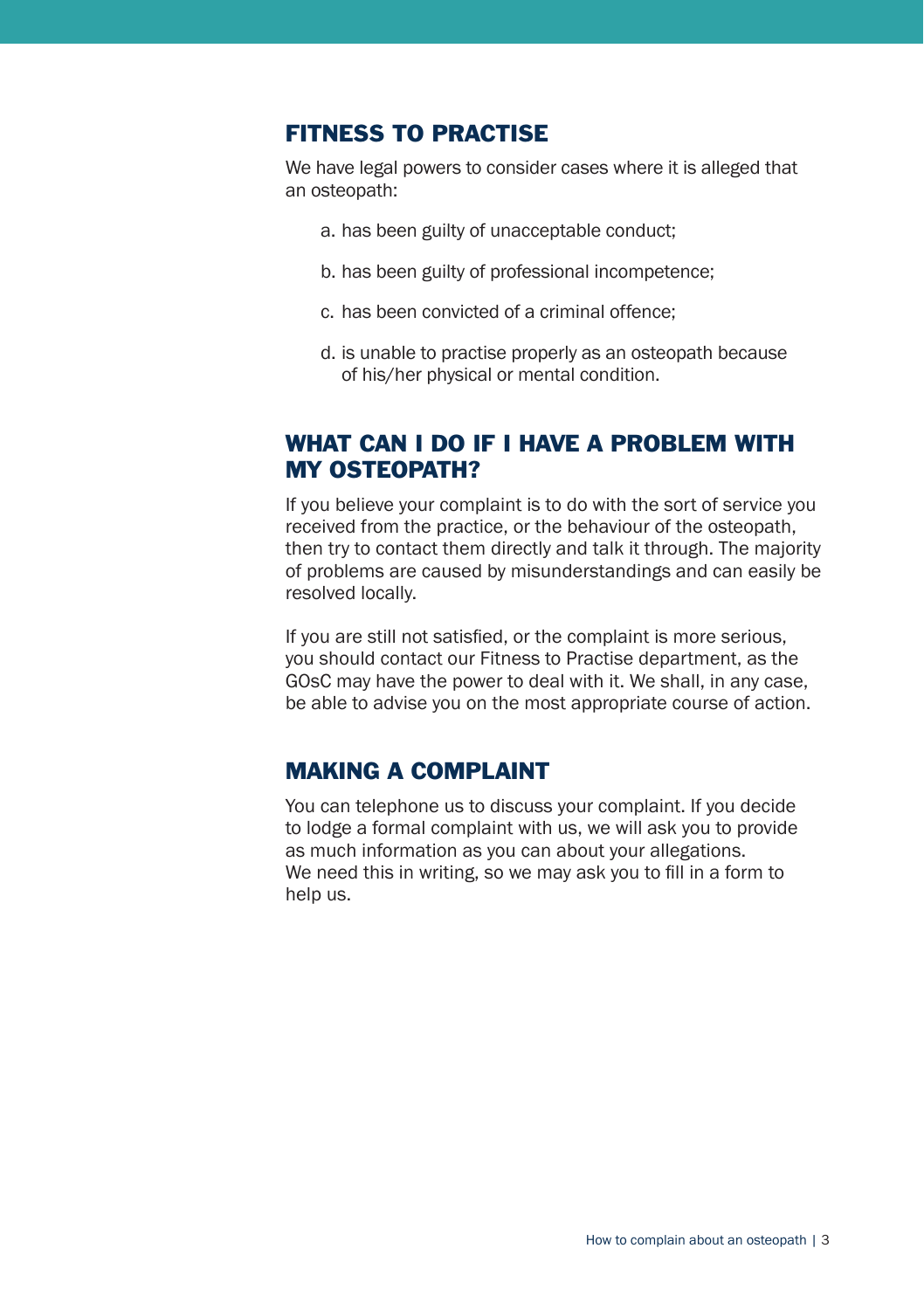#### WHAT HAPPENS NEXT?

We take any complaint about an osteopath very seriously. The steps we take to investigate and deal with them are governed by rules agreed by the Privy Council. Your complaint will be assessed by a Screener, to make sure it is something we should be dealing with. The Screener will look carefully at all the information you have given us. If need be, we may contact you to clarify certain details.

Having considered all the information and evidence available, the Screener may decide not to act on the complaint at this stage. If this happens, we will tell you why we are not taking your complaint further. It may be because:

- a. the practitioner is not registered with the GOsC;
- b. the complaint is not serious enough;
- c. the complaint is not related to an osteopath's practice;
- d. there is unlikely to be sufficient evidence to support the complaint.

The Screener will not reject a complaint without first consulting with a lay member of the Investigating Committee (IC). Where the Screener cannot proceed with a case, they may still want the osteopath formally notified that the matter will be taken into account should there be further investigation to see whether enough evidence can be gathered to support your allegations. However serious your complaint is, we must have sufficient evidence to make a case at a hearing. If we cannot do this, your case will not proceed.

If we investigate a complaint, we will tell the osteopath about the allegations, and the osteopath has the right to respond. We shall need your agreement to contact the osteopath, so your identity will be revealed. We will also send a copy of the allegations to the osteopath.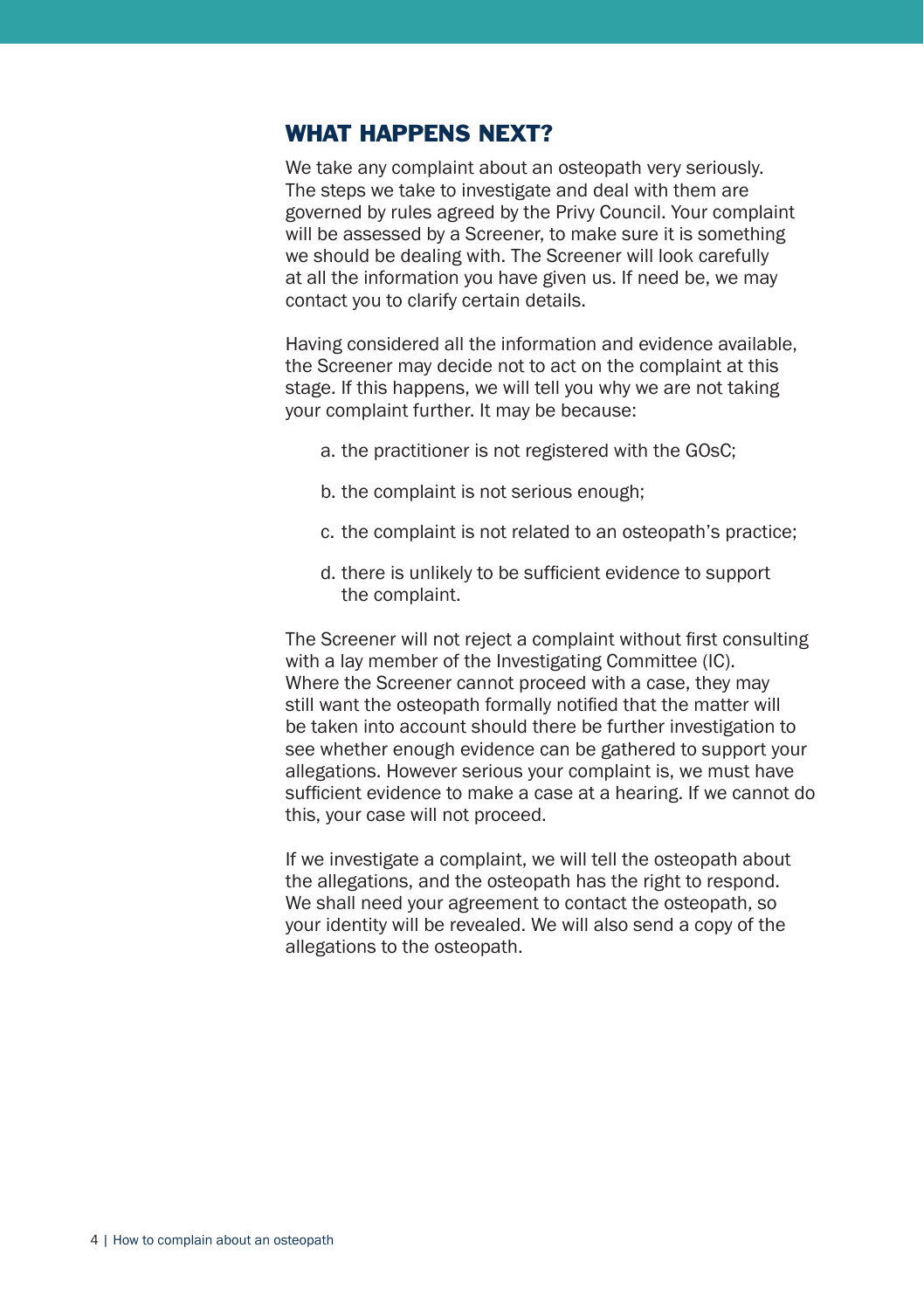#### THE INVESTIGATING COMMITTEE

The Screener will report to the Investigating Committee (IC). This is made up of osteopaths and lay members. Their job is to assess the complaint, the supporting evidence and any response from the osteopath. They must then decide whether there should be a public hearing.

After considering the Screener's report, the IC can:

- a. refer the case to the Health Committee (HC) if the osteopath appears to have a health problem (please contact us if you would like more information on how the HC works);
- b. decide to take no further action;
- c. refer the allegations for a public hearing.

If the IC decides on a public hearing, we will instruct our solicitors to prepare the case against the osteopath.

## A PUBLIC HEARING BEFORE THE PROFESSIONAL CONDUCT COMMITTEE

All Professional Conduct Committee (PCC) hearings are held in public and must follow formal procedures, like a court case. The press may attend. The PCC will listen to both sides and then, in private and with help from a legal assessor, consider which facts are proved and whether these amount to:

- a. serious incompetence;
- b. unacceptable conduct; or
- c. a conviction for a serious criminal offence.

Although you may have made the original complaint, your role in any PCC hearing is that of a witness, and you may be asked to give evidence on oath. The PCC will always include at least one lay GOsC member to see each case from the public interest point of view.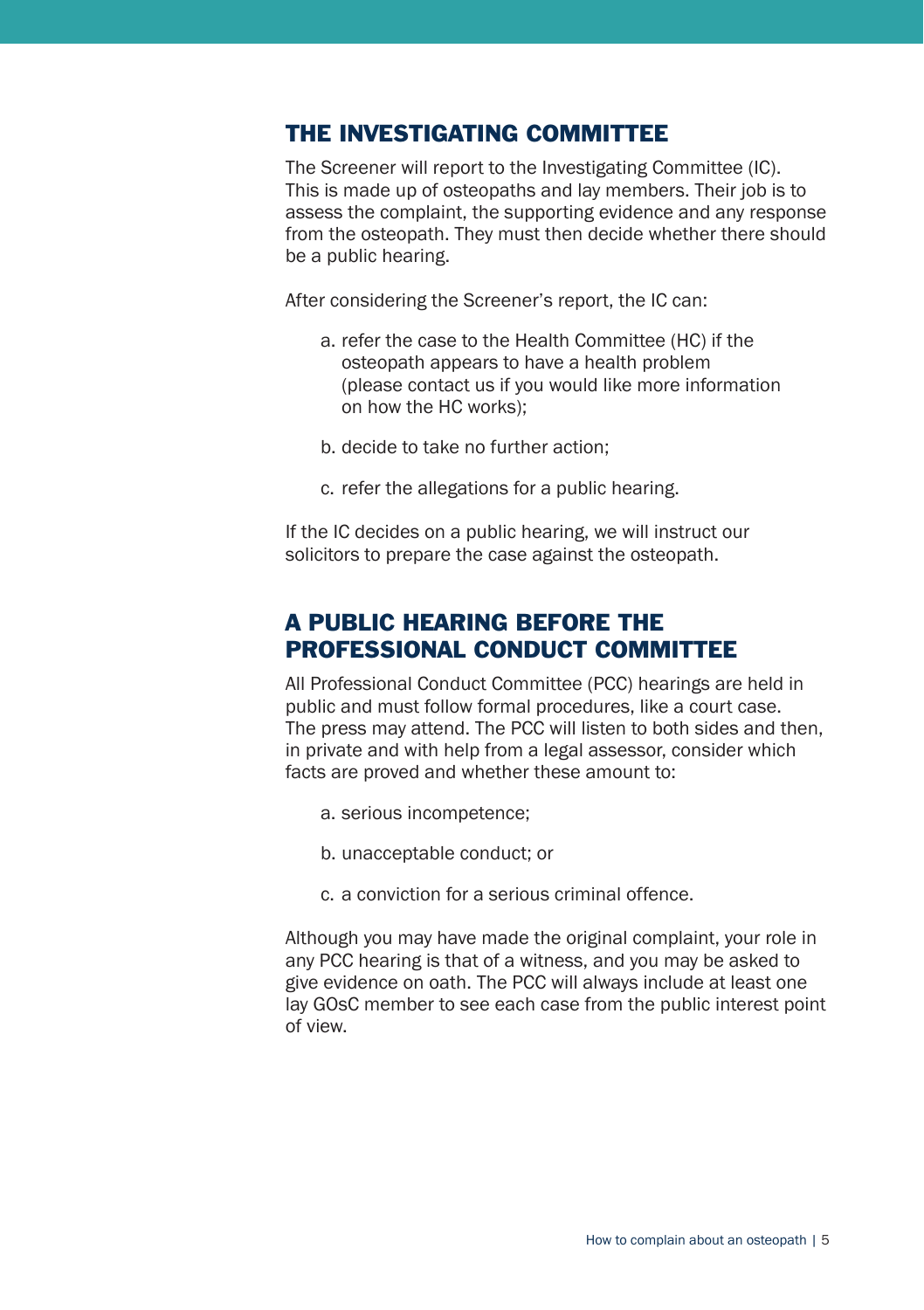#### WITNESS GUIDANCE

We have produced guidance for witnesses: an introductory video and a leaflet, which are available on our website in the section **[Attending a Hearing](http://www.osteopathy.org.uk/standards/complaints/hearings/attending-a-hearing/witness-guidance)**. The leaflet is also available in printed format. The aim of the guidance is to support witnesses and explain to them what happens before, during and after a hearing.

## THE DECISION OF THE PROFESSIONAL CONDUCT COMMITTEE

The Professional Conduct Committee (PCC) will usually announce its decision after the hearing and in the presence of everyone who took part. If the case is proven, the osteopath or his/her legal representative may give mitigation before the PCC considers what action to take. An osteopath's name will be removed from the Register (meaning they cannot practise as an osteopath) only in the most serious cases.

Other steps the PCC might take are:

- a. suspending an osteopath from practice, for a period of time;
- b. imposing conditions on the osteopath's practice or allowing them to continue work in a limited way;
- c. formally admonishing the osteopath.

The PCC cannot order an osteopath to compensate a client or pay a fine.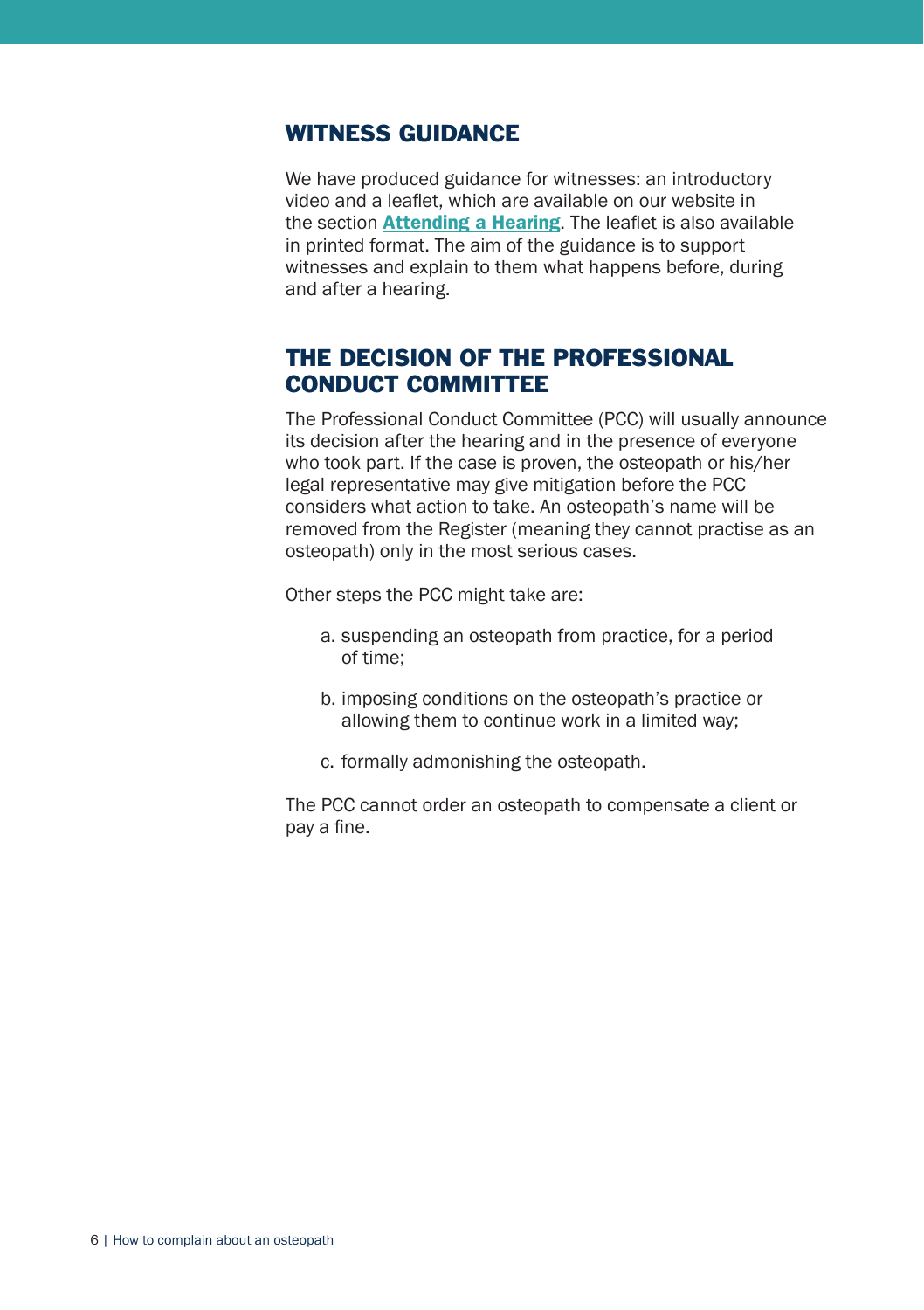## APPEALS

An osteopath can appeal to the Judicial Committee of the Privy Council (Law Lords) against a decision to remove or restrict their registration.

# HOW TO CONTACT THE GENERAL OSTEOPATHIC COUNCIL

The offices of the General Osteopathic Council are based at:

Osteopathy House 176 Tower Bridge Road London SE1 3LU

Tel: 020 7357 6655